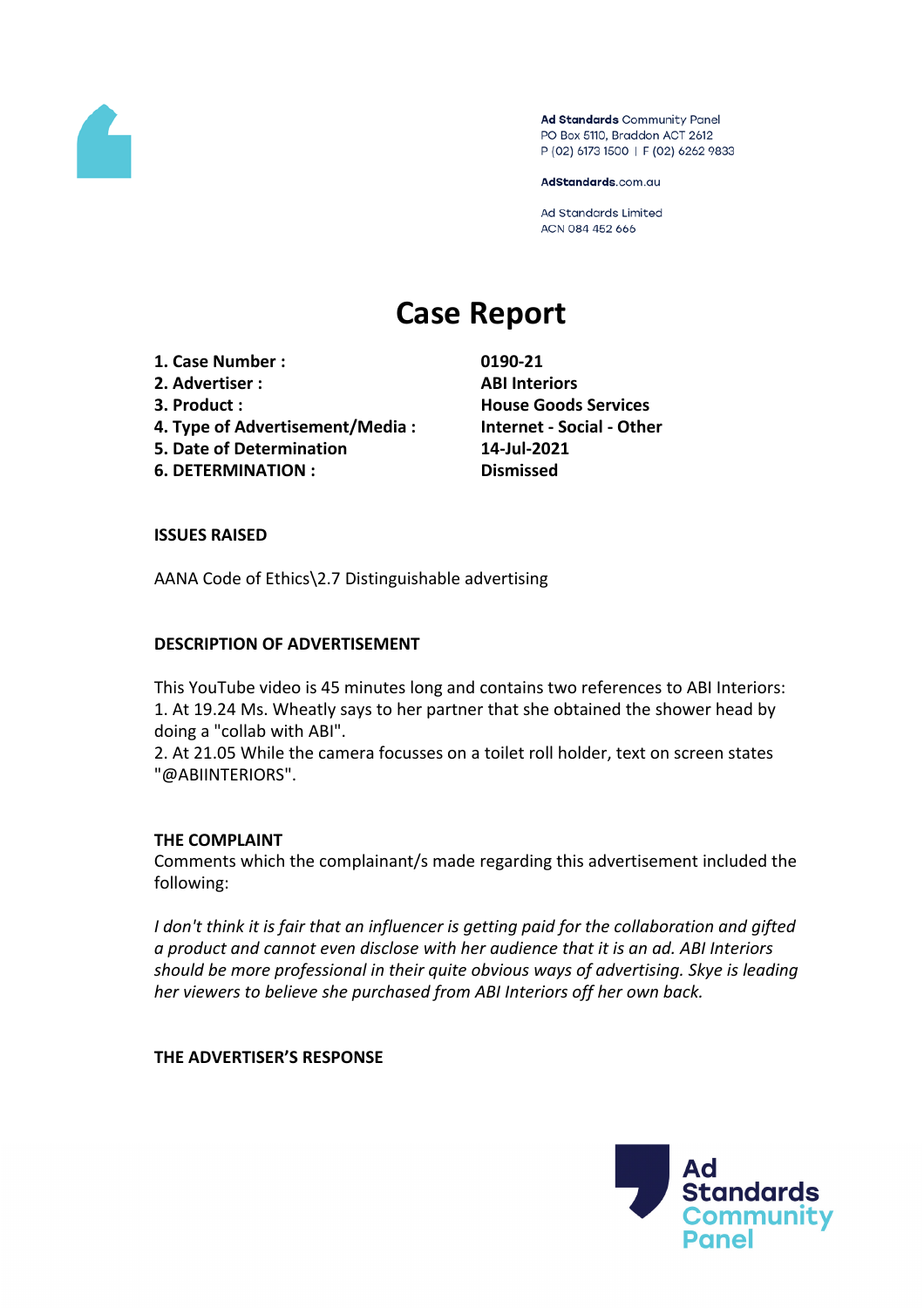

Comments which the advertiser made in response to the complainant/s regarding this advertisement include the following:

*ABI offered Skye Wheatley complimentary products in exchange for social media posting obligations. Included in those obligations was the obligation to post on2e youtube video which required Skye to verbally mention ABI as well as include ABI's name and website in the description. The agreement also included the following clause which applied to all posting obligations:*

*4.2*

*NATURE OF RELATIONSHIP Disclosure Skye Wheatley agrees that when publishing posts or statuses in connection with the Deliverables that:*

*(a) Skye Wheatley will make reference to the fact that they have received a commercial benefit from ABI to publish those posts or statuses;*

*Skye has previously made a video that satisfies these requirements (fulfilling her obligations under the contract). https://www.youtube.com/watch?v=RoDqvUBKgfg&t=21s*

*The video in question was made outside of this agreement and under Skye's own initiative. It did not fall within the scope of the specific posting requirements and was made in breach of the general obligation to disclose a commercial relationship with ABI. The video in question was posted outside the 1 year term of the agreement and Skye Wheatley was no longer receiving discounted or complimentary products at this time.*

### **THE DETERMINATION**

The Ad Standards Community Panel (the Panel) considered whether this advertisement breaches the AANA Code of Ethics (the Code).

The Panel noted the complainant's concern that the YouTube video is advertising a business and the relationship of providing free products has not been disclosed.

The Panel viewed the advertisement and noted the advertiser's response.

**Section 2.7 Advertising or Marketing Communication shall be clearly distinguishable as such to the relevant audience.**

### **Does the material constitute an 'advertising or marketing communication'?**

The Panel noted the definition of advertising in the Code. Advertising means: "any advertising, marketing communication or material which is published or broadcast